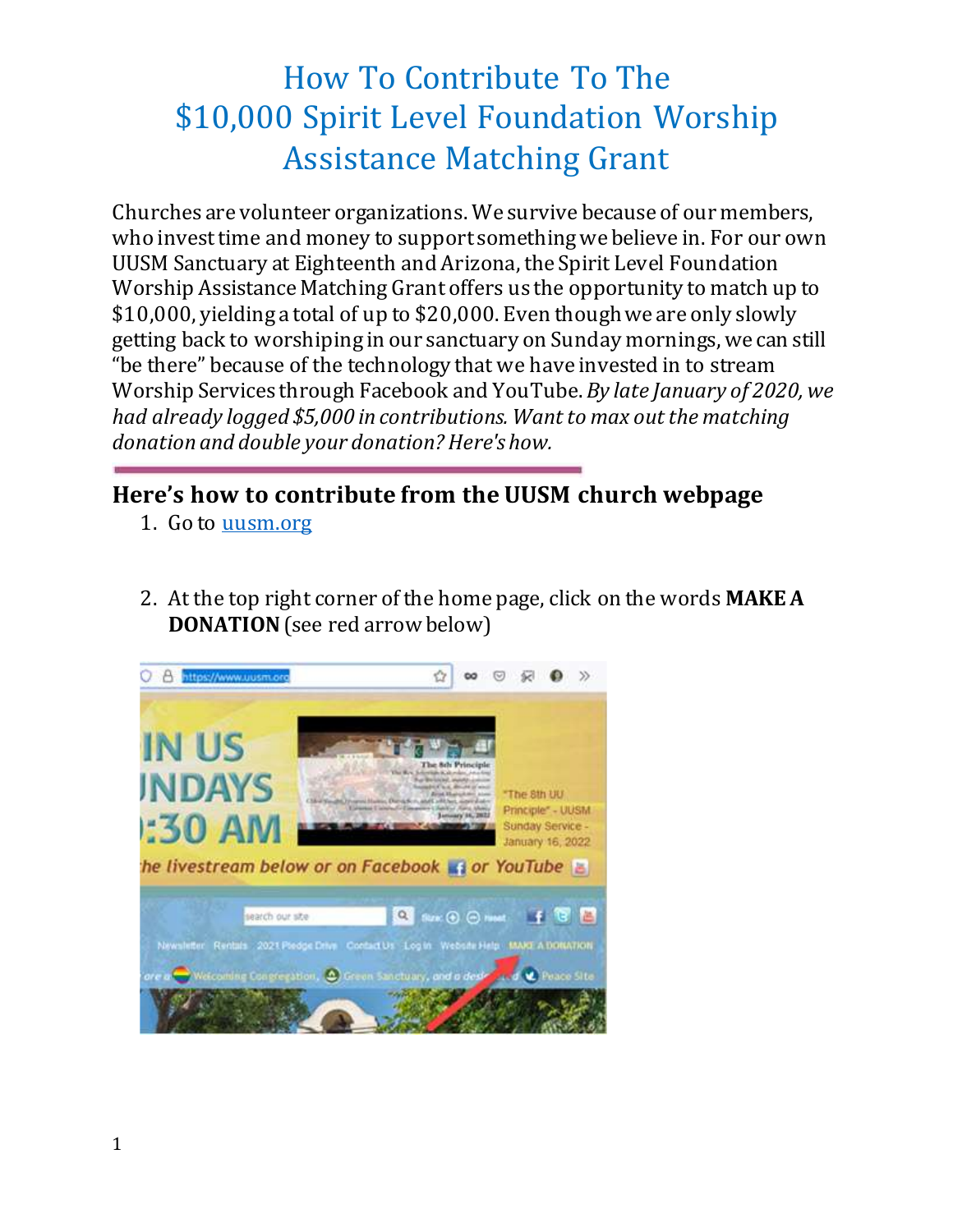## Once you are on the **Make a Donation** page, click the blue strip "UUSM ONLINE: Make a donation now"(See the red arrow below)

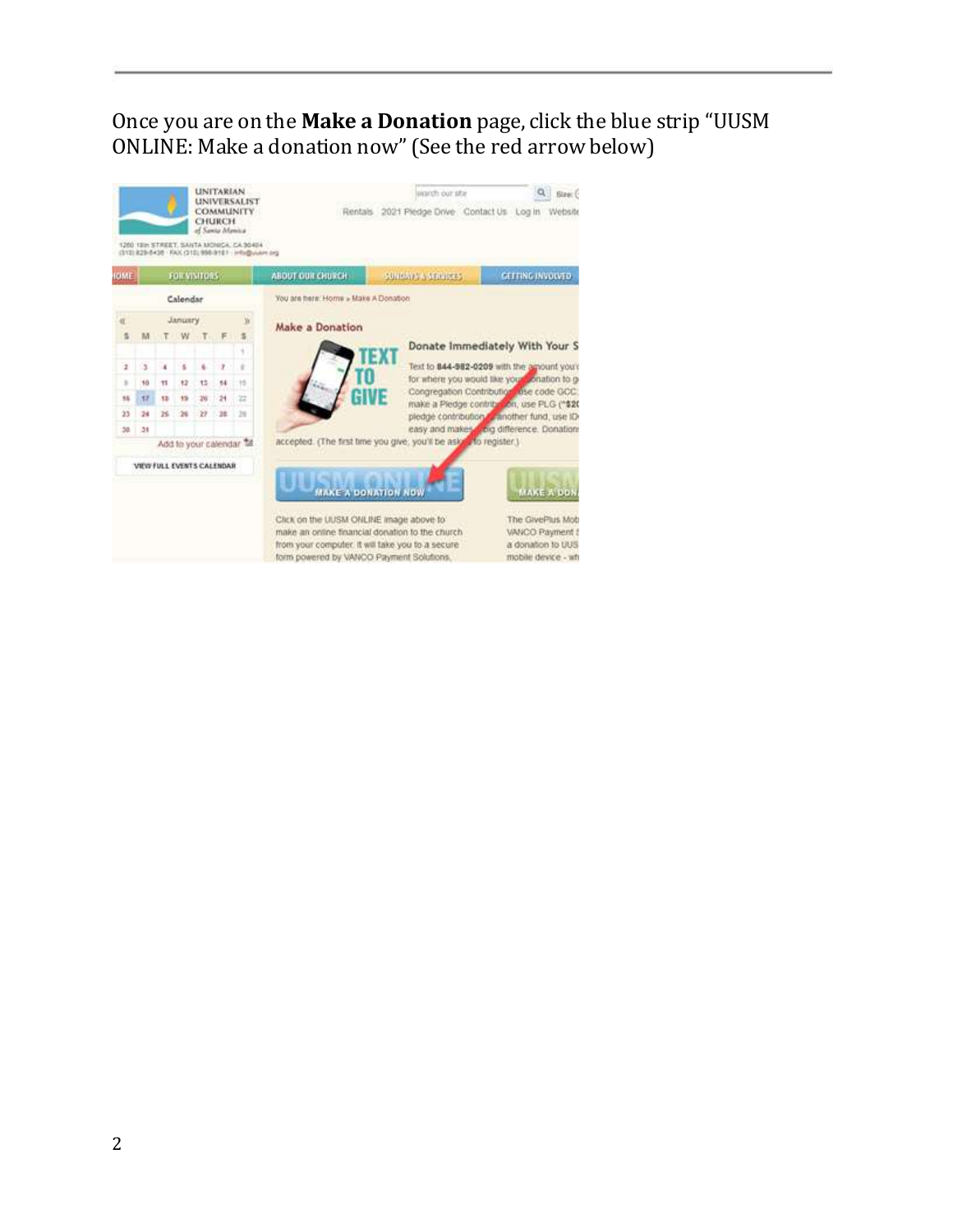This will bring you to the **Donation** page.

Look to the top right of the web page for the **Vanco Login** area. Using your Vanco login is quite handy because you can set up your donation method for this and future contributions. Here, you can log in using your existing Vanco account or you can create a new one. For the sake of this tutorial, I'll log in using my Vanco account. (see the red arrow below)

|                                                                         | VANCO LOGIN<br>(SEPARATE FROM YOUR UUSM LOGIN)                                                                                                |
|-------------------------------------------------------------------------|-----------------------------------------------------------------------------------------------------------------------------------------------|
| ectronic giving<br>onation or have<br>rd at the right.<br>o not need to | View Mobile Site Return to our Home Page<br>Log In heip<br>Email Address:<br>Password:<br>Log In<br>Forgot your Email Address or<br>Password? |
| ck "Create Profile"<br>ow                                               | <b>Create Your Online</b><br><b>Profile</b><br>Create Profile                                                                                 |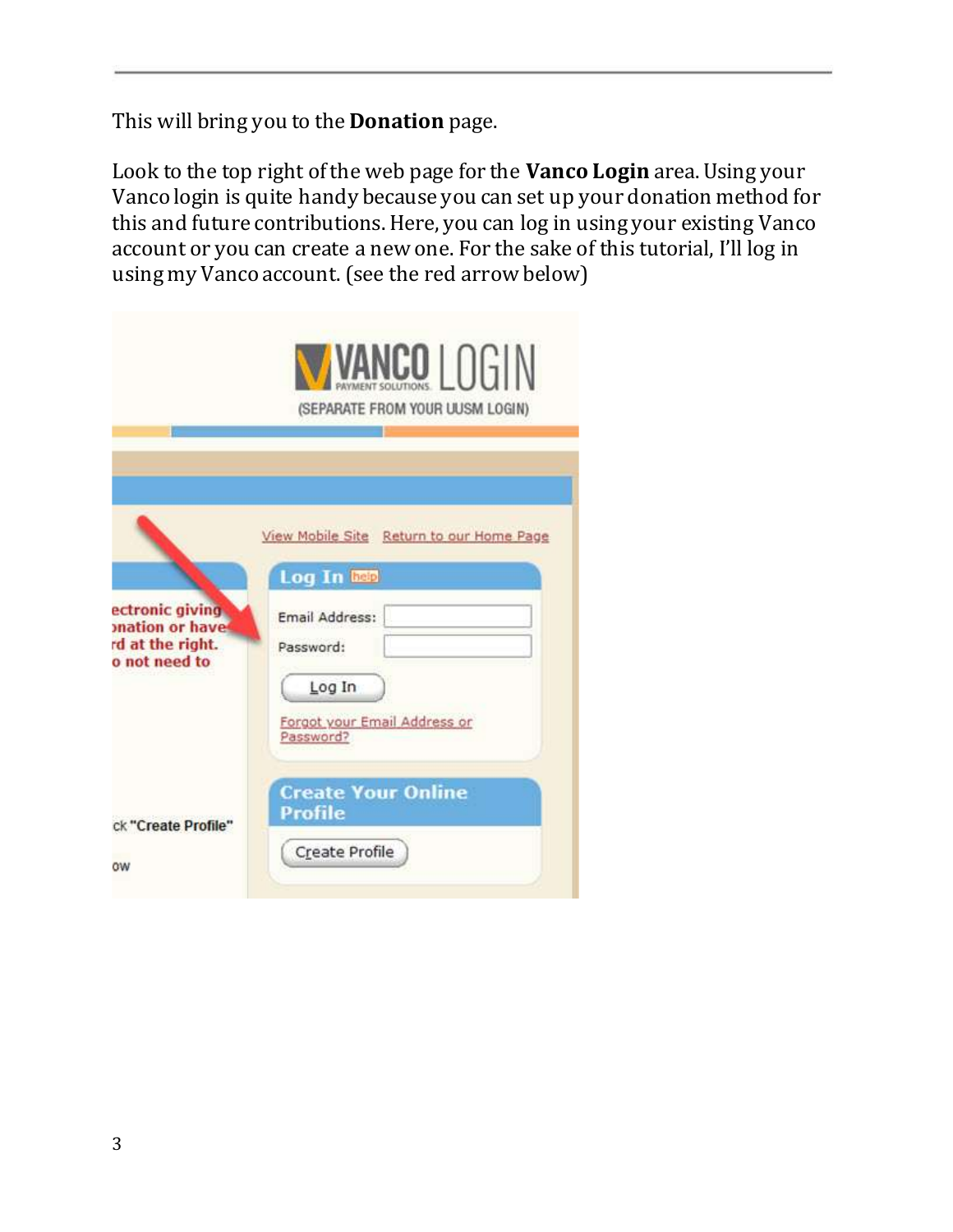After you have logged in, click on the **Add Transaction** button (see red arrow)



This will bring you to the **Online Donation/ Donations** page, then scroll down to the **Program Support** area of the page (see the red arrow below).

| <b>UNITARIAN</b><br><b>UNIVERSALIST</b><br><b>COMMUNITY</b><br>CHURCH<br>of Sevia Massive<br>1200 VOIL STREET, SAMTA MONICA, CA 35454<br>(1115) 822-5436 - TAX (210) 865-8127 - Infrastructures |                                                                                                                                                                                                                                                                                                                                                                                                                                                                                                                                                                                                                                                                                                                                                                                                                                                                                                                                                                                               | <b>WANCO   NGI</b><br>ISERMINITE FROM YOUR UUGM LOGINI                                                                                                           |
|-------------------------------------------------------------------------------------------------------------------------------------------------------------------------------------------------|-----------------------------------------------------------------------------------------------------------------------------------------------------------------------------------------------------------------------------------------------------------------------------------------------------------------------------------------------------------------------------------------------------------------------------------------------------------------------------------------------------------------------------------------------------------------------------------------------------------------------------------------------------------------------------------------------------------------------------------------------------------------------------------------------------------------------------------------------------------------------------------------------------------------------------------------------------------------------------------------------|------------------------------------------------------------------------------------------------------------------------------------------------------------------|
| <b>Online Donation</b>                                                                                                                                                                          |                                                                                                                                                                                                                                                                                                                                                                                                                                                                                                                                                                                                                                                                                                                                                                                                                                                                                                                                                                                               | View Robin 38s Eaturn ht pur Heine Face                                                                                                                          |
| <b>Bonations</b><br>1. Already created a Vance profile?-"Log in" as in aumong Mentoer<br>2. To make recurring donations-Click "Creaty" Profile"                                                 | UUSM has partnered with Vance Payment Solutions to offer this secure electronic giving<br>portal to protect your financial security. If you will be make a recurring dosation or have<br>Vance keep a record of your donations, created mew Vance legin password at the right.<br>This will be completely separate from your in ISM login password. You do not went to<br>create a Vanco account to a con-time donation.<br>Find dail more about Vance of www.vancepayments.com<br>3. To muse a see-time donation and also fully the ability to track your donation fustory-Chick "Create Photler".<br>4. To make a see-time itomation without a choop your domation finitiary-Complete form betow.<br>REASE NOTE: If you are making in callmant payments, arise the amount of each installment, NOT the<br>total amount of your pift.<br>Please consider programmable year hank checking or sayings account<br>so that UOSN will real be charged a credit card fee, up to 3.5% of year gift. | too in m<br>Ernal Address:<br>Password:<br>Log In<br>Forest vour Email Address or<br>Fashiotra?<br><b>Create Your Doline</b><br>Profile<br><b>Cheate Profile</b> |
| A Oue-Time Gift<br>-General Church Open<br><b>MODEL</b><br>2021-22 Pindoc<br>+2025+22 PM<br><b>Program Support</b><br>(Please choose appropriate frequency at the bottom of this form.)         | Therix you for your generally, (Please choses apartistic frequency at the bettom of this form)<br>(Account of installs) are payment, NOT the total amount of your pledge. Choose the appropriate<br>frequency at the month of this form.)<br>0.00.                                                                                                                                                                                                                                                                                                                                                                                                                                                                                                                                                                                                                                                                                                                                            |                                                                                                                                                                  |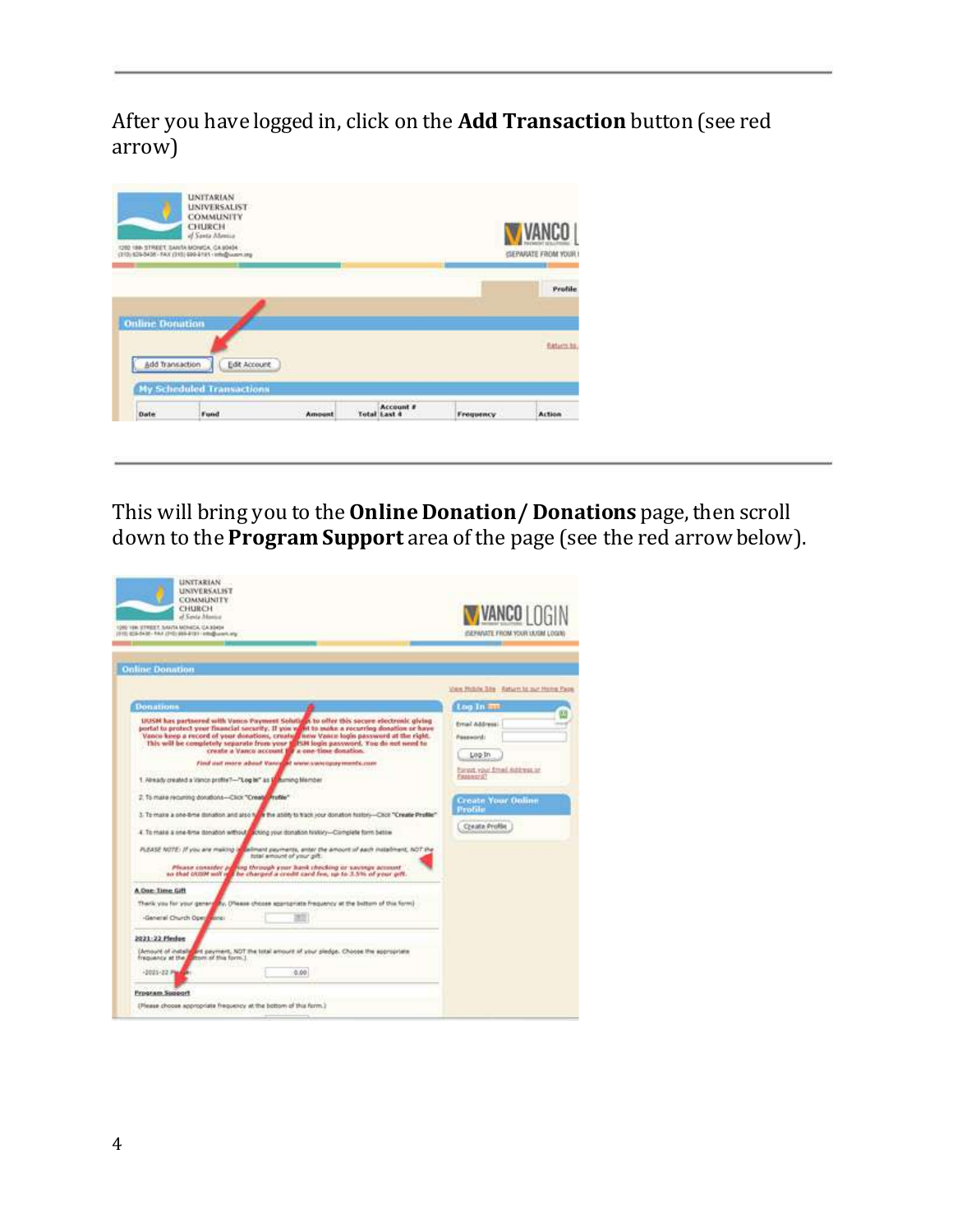## Under the **Program Support** heading, you see many options, including **OTHER**.

To the right of the "OTHER" line, you see a blank field for you to designate this specific area of support. Click in that blank field and *type* "Worship Assistance Matching Grant" (see red arrow below).

To the left of that, type in the amount you want to contribute (see green arrow). I typed in \$1 so that this tutorial would populate correctly. Obviously, your contribution would exceed this amount.

After you have completed these two tasks, look down to the **Donation Frequency** "Choose One" button (see the yellow arrow). Click on that.

| -Hunger Fund:                       | 0.00           |                                                                                                                                                                                                            |
|-------------------------------------|----------------|------------------------------------------------------------------------------------------------------------------------------------------------------------------------------------------------------------|
| -Garden of Eternity:                | 0.00           |                                                                                                                                                                                                            |
| -Dining for Dollars:                | 0.00<br>$\sim$ |                                                                                                                                                                                                            |
| -DeBenneville Pines Camp:           | 0.00           |                                                                                                                                                                                                            |
| -OTHER:                             | 0.00           | · Worship Assistance Matching Grant                                                                                                                                                                        |
| -Rentals:                           | 0.00           |                                                                                                                                                                                                            |
| -Art Wall Sales:                    | 0.00           |                                                                                                                                                                                                            |
| -Credit Card Payment Fee:           | 0.00           |                                                                                                                                                                                                            |
|                                     |                |                                                                                                                                                                                                            |
| Holiday Donation:                   | 0.00           |                                                                                                                                                                                                            |
| Total:                              | 50.00          |                                                                                                                                                                                                            |
| Donation Frequency:                 | Choose One v   |                                                                                                                                                                                                            |
| <b>Consider Recurring Donations</b> |                |                                                                                                                                                                                                            |
| gift continues to give over time.   |                | Recurring donations provide a steady stream of support. It is a great way to manage charitable giving<br>without the worry of missing a payment- you set the frequency, select the payment method and your |
|                                     |                |                                                                                                                                                                                                            |
| Donation Start Date:                | 01/17/22       | mm/dd/yy                                                                                                                                                                                                   |
| - Required                          |                |                                                                                                                                                                                                            |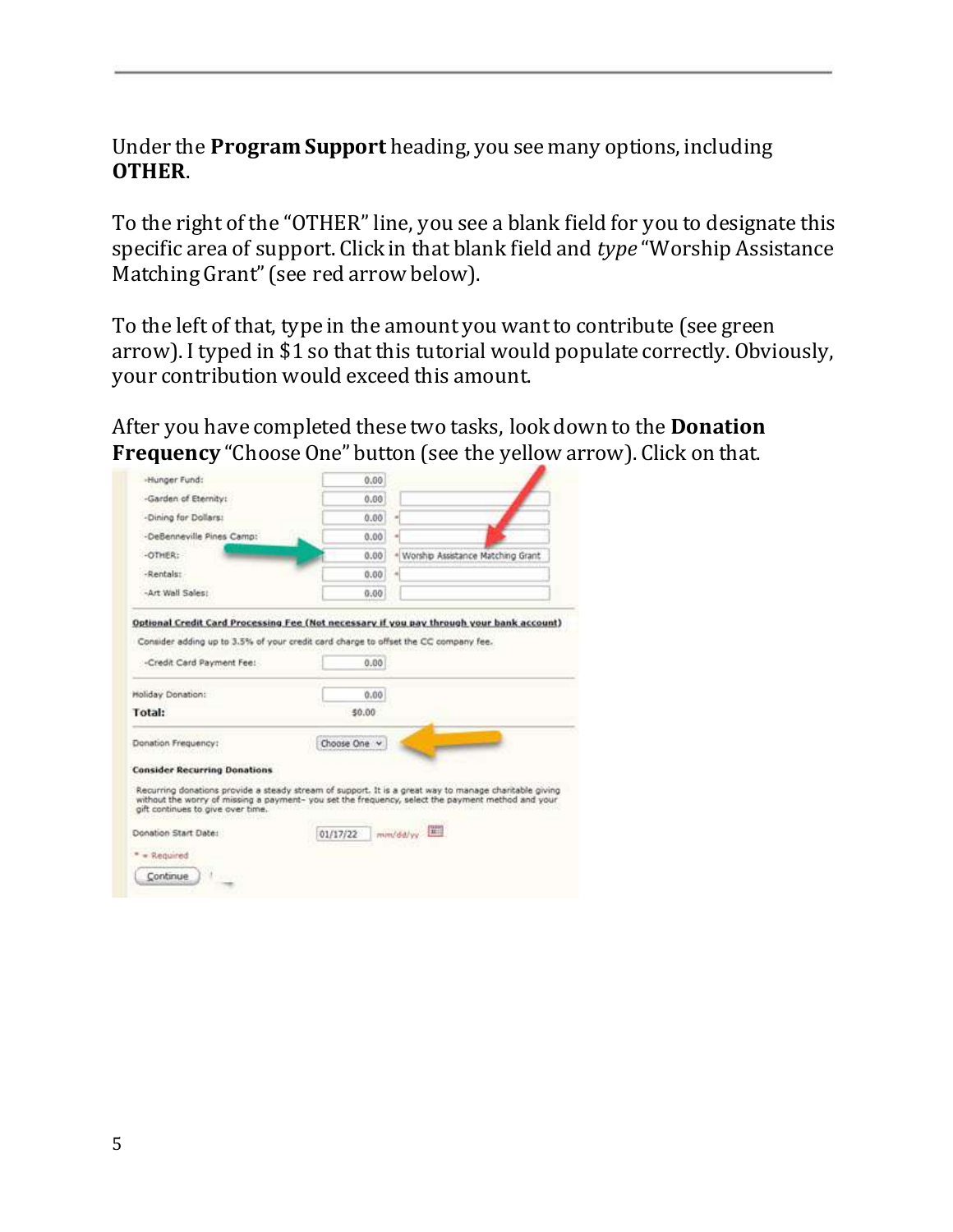To the right of "Donation Frequency," click on the "Choose One" choice button. You'll see your automatic frequency choices for your donation.

In this documentation, I'm choosing **One Time**. After you've made your choice, click on the **Continue** button (see green arrow).

| -Garden of Eternity:                                                                                                                   | 0.00                                                                                                        |
|----------------------------------------------------------------------------------------------------------------------------------------|-------------------------------------------------------------------------------------------------------------|
| -Dining for Dollars:                                                                                                                   | 0.00                                                                                                        |
| -DeBenneville Pines Camp:                                                                                                              | 0.00                                                                                                        |
| -OTHER:                                                                                                                                | 0.00<br>· Worship Assistance Matching Grant                                                                 |
| -Rentals:                                                                                                                              | 0.60                                                                                                        |
| -Art Wall Sales:                                                                                                                       | 0.00                                                                                                        |
| -Credit Card Payment Fee:                                                                                                              | Consider adding up to 3.5% of your credit card charge to offset the CC company fee.<br>0.00                 |
|                                                                                                                                        |                                                                                                             |
| Holiday Donation:                                                                                                                      | 0.00.                                                                                                       |
| <b>Total:</b>                                                                                                                          | \$0.00 <b>0</b>                                                                                             |
| Donation Frequency:                                                                                                                    | Ω<br>Choose One v                                                                                           |
| <b>Consider Recurring Donations</b><br>Recurring donations provide a steady streat Weekly<br>without the worry of missing a payment-yo | Choose One<br>One Time<br>a great way to manage charitable giving<br>cy, select the payment method and your |
| gift continues to give over time.                                                                                                      | Monthly                                                                                                     |
| Donation Start Date:                                                                                                                   | mm/dd/yy<br>01/17/22                                                                                        |
| $=$ Required                                                                                                                           |                                                                                                             |
|                                                                                                                                        |                                                                                                             |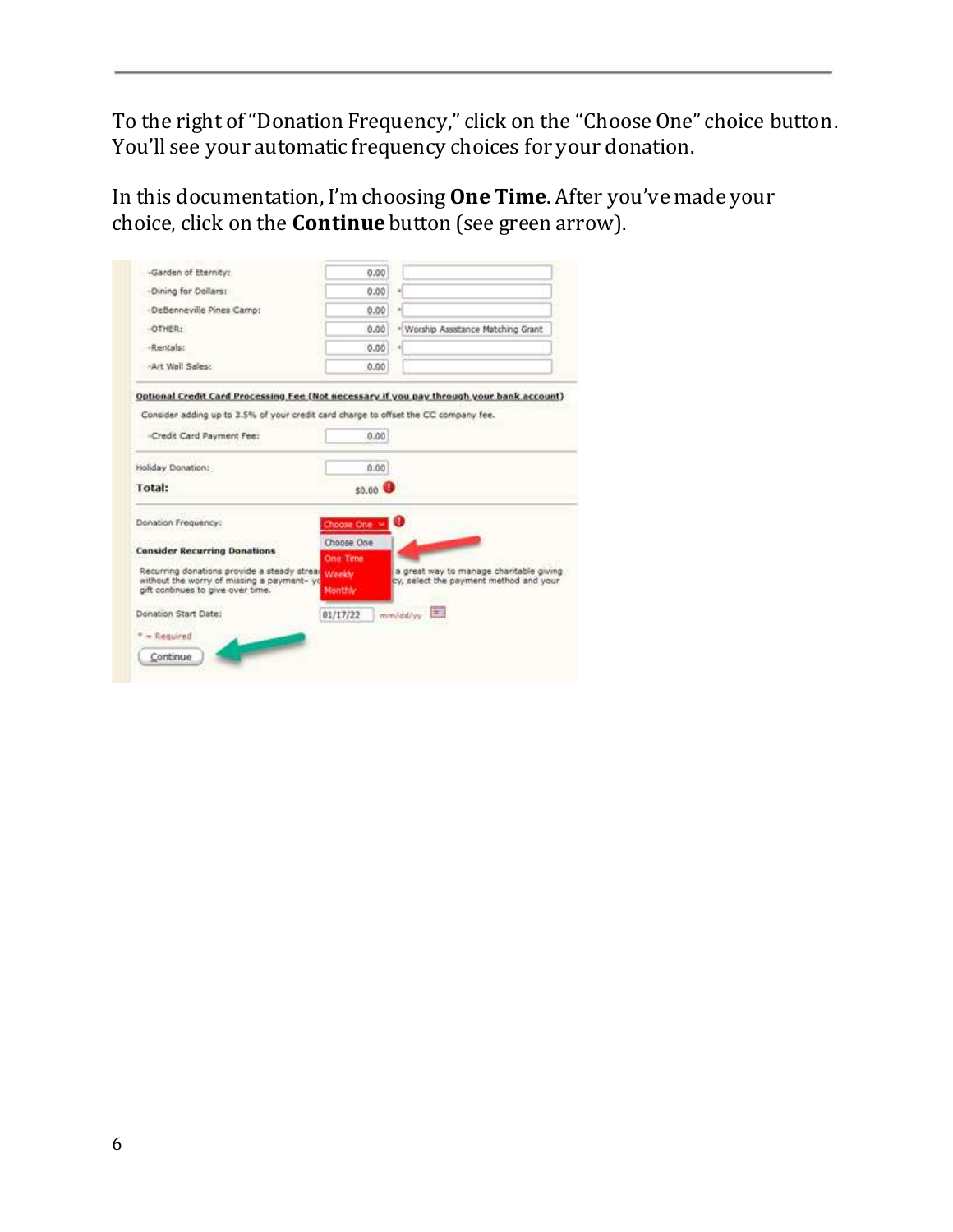On the Online Donation / Donation Information page, choose which account source you wish to use for the source of your donation (see the red arrow).

| <b>UNITARIAN</b><br><b>UNIVERSALIST</b><br>COMMUNITY<br>CHURCH<br>of Santa Manager<br>TORE 1944 STREET, EARLYA MONEA, CA 60404<br>(\$10); 030-5456 ( FAX (315) 003-8737 ( HS@mart-mg         |                                                                                                                        | <b>VANCO LOGIN</b><br>GEFANATE FROM YOUR LEIGHT LOGINE |  |
|----------------------------------------------------------------------------------------------------------------------------------------------------------------------------------------------|------------------------------------------------------------------------------------------------------------------------|--------------------------------------------------------|--|
|                                                                                                                                                                                              | <b>Profile</b><br>Summary                                                                                              | Log Off                                                |  |
|                                                                                                                                                                                              |                                                                                                                        | <b>Fluidian Nichols</b>                                |  |
| <b>Online Donation</b>                                                                                                                                                                       |                                                                                                                        |                                                        |  |
|                                                                                                                                                                                              |                                                                                                                        | <b>Saturn to our Home Face</b>                         |  |
| <b>Donation Information</b>                                                                                                                                                                  | <b>Donation</b> Summary                                                                                                |                                                        |  |
| Please consider paying through your bank checking or savings<br><i>increased</i><br>an that 00/08 will not be charged a credit card fee, up to 3.5% of<br>your gift.<br>Account: Choose Drie | Program Sopport<br>GTHER - Worship Assistance Matching Grant<br>01-17-2032 One Time<br><b>Total One Time Donation:</b> | 1.00<br>\$1.00                                         |  |
| I'm not a robot<br>INCAPTONS<br><b>Bingier Taing</b>                                                                                                                                         | <b>Total One Time Donation</b><br>Dishablon Prequency:<br>Donation Start Date:                                         | \$1.00<br><b>Cina Time</b><br>01/17/22                 |  |
| Rights: Please review the information you entered carefully. Once you click the<br>Process button your donation will be submitted.<br>Circol<br>Process.                                     | Edit                                                                                                                   |                                                        |  |

From the choices for your donation source that you have already given Vanco, make your choice. In this demonstration, I will choose my checking account as the source for the donation.

| 1.06<br>OTHER - Worship Assistance Matching Grant |
|---------------------------------------------------|
| 272.00                                            |
| \$1.00                                            |
| \$1.00                                            |
| <b>One Time</b>                                   |
| 01/17/22                                          |
|                                                   |
|                                                   |
|                                                   |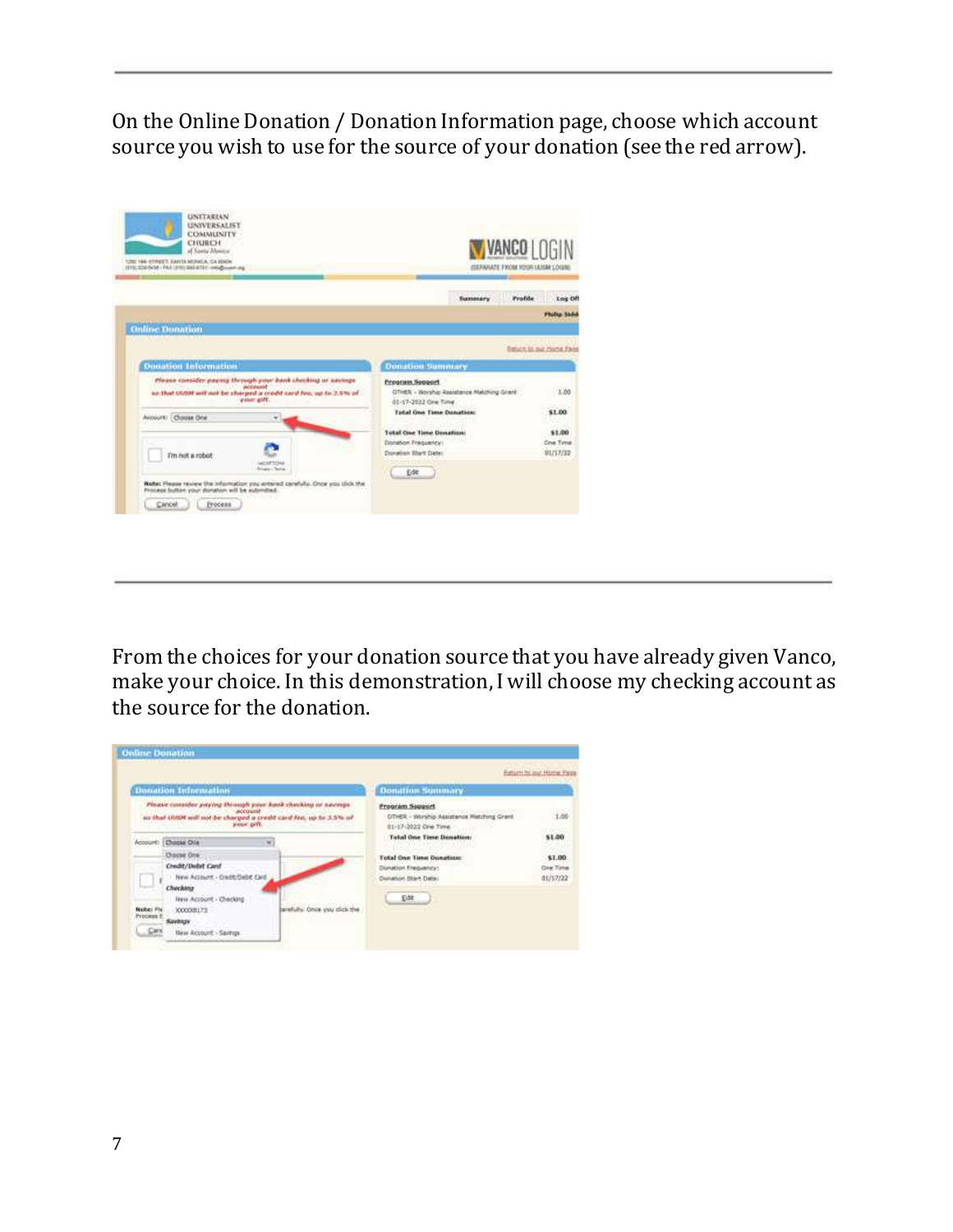Once you've made your choice for the source of your donation, click on the "I am not a robot"check box.

| <b>Donation Information</b>                                                                                                                                                                                                                                                                                                                                                                                                                                                                                  | <b>Donation Summary</b>                                                                                                                                                                                                                  |                                                  |
|--------------------------------------------------------------------------------------------------------------------------------------------------------------------------------------------------------------------------------------------------------------------------------------------------------------------------------------------------------------------------------------------------------------------------------------------------------------------------------------------------------------|------------------------------------------------------------------------------------------------------------------------------------------------------------------------------------------------------------------------------------------|--------------------------------------------------|
| Please consider paying through your bank checking or savings<br>accountd<br>so that invite will out he charged a credit card fee, up to 3.5% of<br>your pitt.<br><b>YANKIN BARBI KECAM</b><br>Account New Account - Checking<br>v<br><b>Routing Numbers</b><br>Account Numbers<br>1034<br><b>Joe Kuith</b><br>1324 Annaheel East<br>Pack houses it.<br><b>Back Anywhere</b><br>CHIMMINE KINNINGSD-CIM<br>Diam's Munices, disease went<br><b>Buick</b><br><b>Said</b><br><b>Brainsy Pusker Accrued Vances</b> | <b>Program Sapport</b><br>OTHER - Worship Assistance Matching Grant.<br>01-17-2032 Cine Time<br><b>Total One Time Donation:</b><br><b>Total One Time Dosation:</b><br>Clandium Freiguehövi<br><b>Clundoish Start Cate:</b><br><b>DSt</b> | 1.86<br>\$1.00<br>\$1.00<br>Dre Tire<br>01/19/22 |
| I'm not a robot<br><b>ACHPTISS</b><br>Roger-Teine                                                                                                                                                                                                                                                                                                                                                                                                                                                            |                                                                                                                                                                                                                                          |                                                  |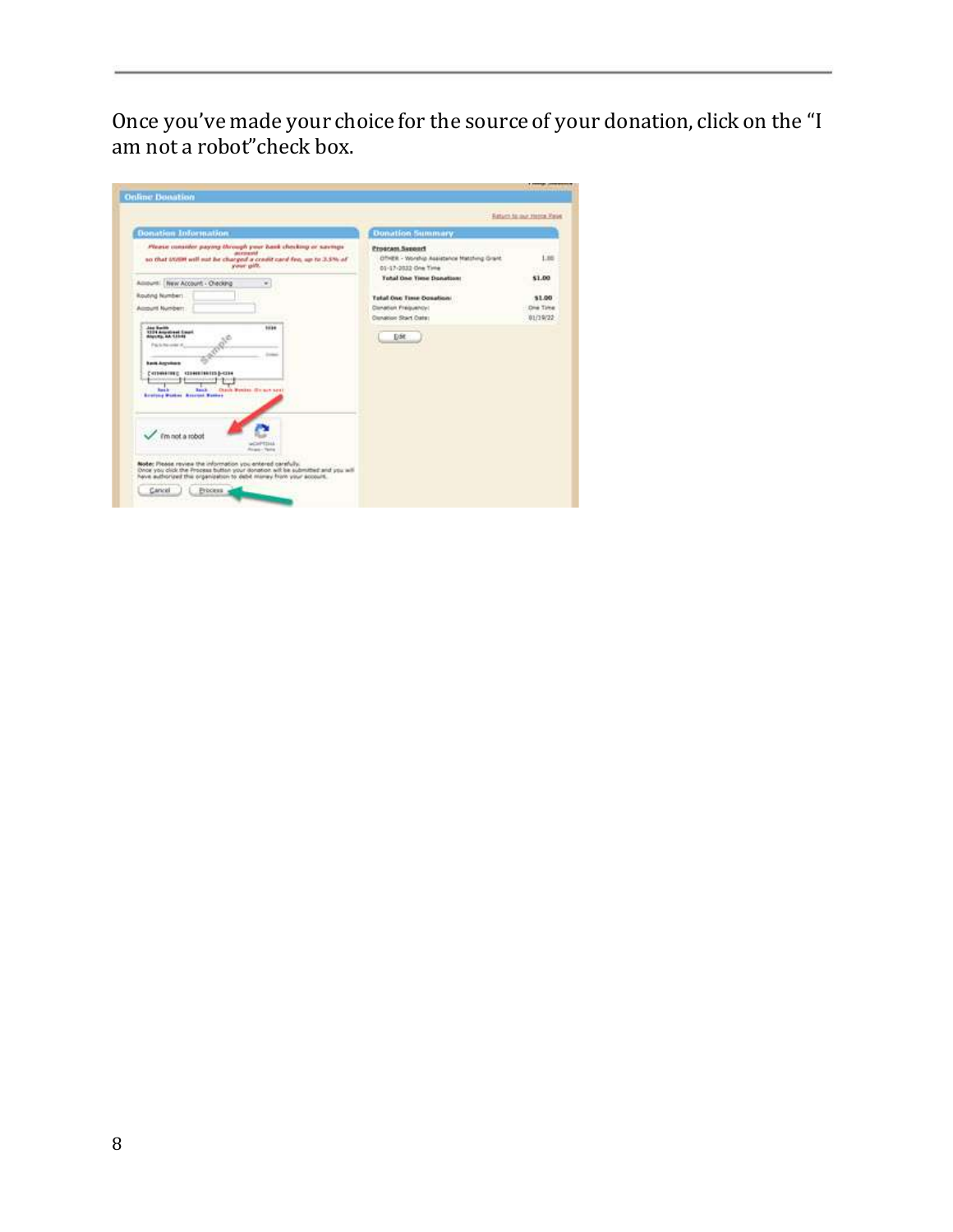You will be forced to play the image game to prove you are not a brobot. Once you've correctly chosen the images,



Lastly, click on the **Process** button. This will complete your contribution through Vanco.